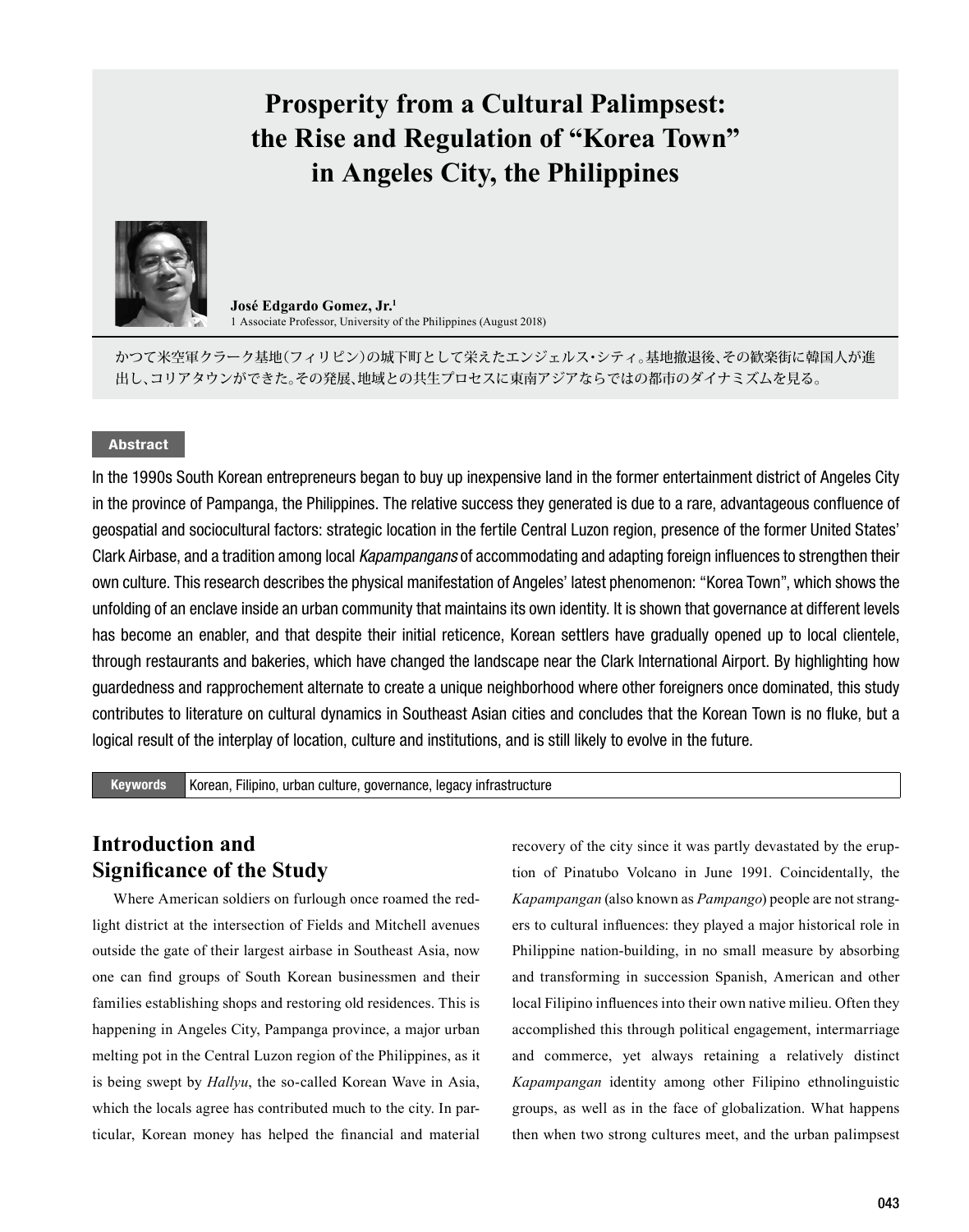that is Angeles City once again is written over in *Hangul* by Korean settlers? It seems that despite occasional friction, the local Kapampangans continue in turns to entice investors and tolerate migrants while governing with a firm hand.

This research concentrates on "*Korea Town*", a representative and iconic district running for about 1 kilometer on the Filipino-American Friendship Highway in Angeles City, Pampanga Province, as the spatial manifestation of (South) Korean presence in a progressive urban area. By describing its spatial growth and the institutional framework that enables it, this research tries to theorize on the mixing of cultures by answering the question: "How do two disparate cultures mix in urban space as a result of (or despite of) the administrative role of government?" Patterns of interaction were sought, in order to generalize from what the obvious rapid changes in physicality have demonstrated.

This study also contributes to the growing literature on polyor multi-cultural cities around the world, and describes for posterity a vibrant Southeast Asian example of ethnocentric urban growth. However, beyond the physical aspect, the author also scrutinizes governance and administrative structures behind the scenes that support the Korean influx, even magnify it. The research concludes with a recognition of the inherent legacy infrastructure and experiences left by past colonizers, migrants, and transients, as well as the balancing force of cross- and counter-cultural activities throughout the city's expanse pushed by the *Kapampangan* leadership and elite that sustain the bedrock of a local culture, and probably prepare Angeles City to handle such cultural impositions, more than other local government units (LGUs).

# **Methodology, Scope, Limitations of the Study**

The overall methodology was qualitative-spatial investigation. The researcher undertook a t least two transect-walks and windshield surveys with photography in the neighborhood. Key informant interviews were also conducted throughout the length of study. For purposes of research, the site was visited intermittently from 2012 through 2017.

The data was analyzed spatially by looking for key infrastructure and patterns of building throughout the years that the site

was visited. Public records, especially the land use and development plans, were then compared to identify any specific strategies to respond to Korean investment. The study was limited to the province of Pampanga, in Central Luzon, and as a qualitative-cum-spatial study, did not make any mathematically-derived conclusions, but rather probed social meanings and perceptions of both sides, Korean and Filipino (specifically, Kapampangan), as drivers of social and anti-social behavior, and as drivers of investment in urban space.

## **Review of Related Literature** *Globalization and Cosmopolitan Cities*

Due to the increasing globalization of production, especially in the mega-urban regions of Pacific-Asia (Douglass 2000), cities in different states are becoming increasing linked and constitutive of global circuits, for which the regulatory role of the state is shrinking in the face of global processes that have embedded themselves in national territories (Sassen 2002). With commerce comes more frequent and rapid interchange of ideas, as well as learning, which has allowed cities (through the individuals and groups that enliven them) to claim to be cosmopolitan, in the sense of being knowledgeable and comfortable with the diversity and dynamism of the world. Cosmopolitanism, however has been everywhere a frail achievement historically, in so far as cities are places that welcome and absorb strangers, at least for a time, even as residents in parts of the same cities may remain out of touch or intolerant of migrants, exiles, and sojourners, with whom they might coexist with varying degrees of acceptance, for generations (Werbner 2014). This mixing that may lead to more cosmopolitan cities has become more prominent in Asia, as evidenced by the increasing sociopolitical connections between states, and an unprecedented demand for travel that has risen in conjunction with economic development since the 1980s (Dissayanake, Kurauchi, Morikawa and Ohashi, 2012).

#### *Diversity and the Cultural Turn in Today's Cities*

Given the increasing chances of a cosmopolitan-shift in Asia's major cities, those who study and plan for cities have to consider the relatively new guiding principle of "diversity" as against the old orthodoxy of homogeneous segregation in planning of cities, at least since racial-ethnic and other types of heterogeneity were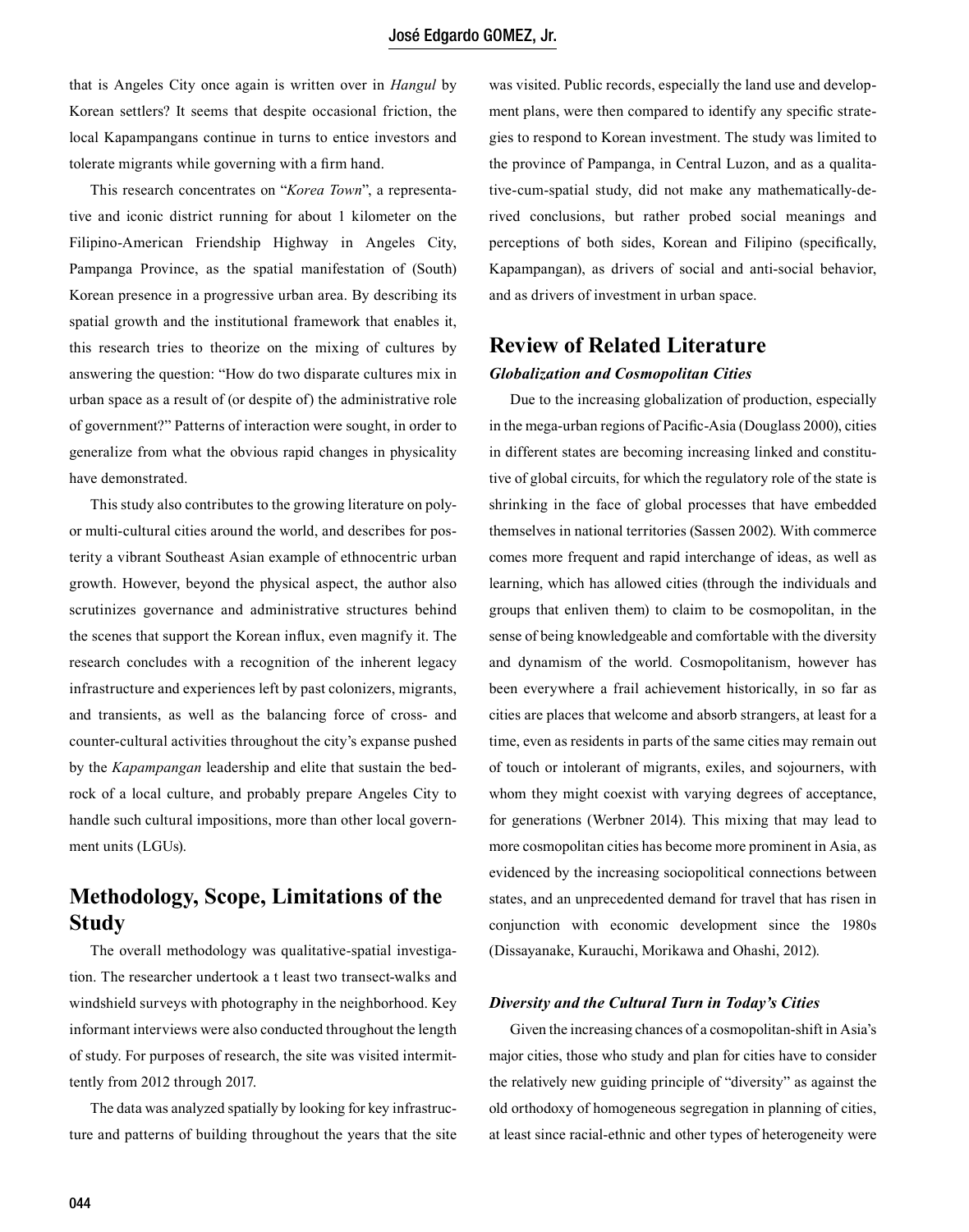advocated by Jane Jacobs since the 1960s. And yet leading planning scholar S. Fainstein (2004) reminds us of the important modernist critique of communities planned for diversity that tend to labeled as inauthentic, even as she asserts that claims for real diversity are important in as much as these underlie the appeal of the urban, promote tolerance, and foster creativity. All the while, the same author notes that in such diverse urban settings, there is a constant trading off of values (e.g. broad-based democracy vs. small-group loyalty), as well as a mutual reinforcement of other values (e.g. courtesy and sociability).

Such diversity may or may not lead to a healthy multiculturalism as a de facto mode of existence, or as a part of state policy, as the latter has been often discussed, using Canada as an example. This multiculturalism envisages a society as a mosaic of beliefs and ways-of-doing, as defined by two principles: (1) the right to practice and preserve one's original heritage, and (2) equality of rights and freedoms, all of which are contained in the regulatory frames of the state and daily social life of the host country (Qadeer 1997). The same author goes on to explain that multiculturalism affects urban planning in at least two ways: 1. it holds planning policies and standards up to the light of social values and public goals; and 2. it recognizes the legitimacy of ethnic neighborhoods and enclaves, and therefore precipitates questions about balancing homogeneity with openness. This would stand in contradistinction to states which take a more assimilationist stance, where in-migrants and their children are expected by government to be absorbed sooner or later into the mainstream culture. The operative concept of culture however, continues to play a central role in cities, as present-day cities locate culture in central business districts (CBD), as well as in older symbolic pre-industrial sites of administration, as they have been doing in the past millenium, whether in an orthogenetic (*unidirectional evolutionary growth*) or heterogenetic (*dialectical, alternating growth*) form and manner (Redfield & Singer, 1954).

#### *Urban Renewal Through (Multi-) Cultural Growth*

At some point in time, usually coincident with, but sometimes lagging behind the incipient social diversity of growing cities comes their spatial growth and reconfiguration. This will often hinge upon international growth economics which in turn is based on specialization, human capital improvement, and institutional refinement, and translates most commonly into employment generation and its corresponding spillover effects (Storper 2010). This then translates into infused capital into the city so that new construction follows, as will be shown in this case study, where certain neighborhoods of Angeles City have been rebuilt with Korean funds. In planning terms, this might manifest into what is called urban revitalization policy, taking for example Business Improvement Districts (in the United States) which aspire to be safe, delightful and clean (Hoyt 2006). Although it must be remembered that urban renewal and redevelopment have deep roots, going as far back as the 19th century in Europe, where slum clearance and other forms of reconstruction were more government-initiated and funded, rather than market-driven (Zipp 2012). In due time, such development will call for, or impinge upon, the urban design process. If left to itself, natural but non-conscious processes will continue to shape and re-shape the experience of place, although again, rarely is urban space left entirely alone, but rather is managed or regulated by government or neighborhood associations (Carmona 2013), which are both manifested in this research.

#### *Deeper Politics of Cultural Emphasis in Urbanism*

In the actual day-to-day life of cities however, the meeting and mixing of cultures is not always a smooth process to which residents are receptive. Urban conflicts abound, not least because politicians and planners miss out on—or intentionally meddle in the social consequences of predation and control (Sevilla-Buitrago, 2013) that may take place when groups with different values and customs oppose one another in neighborhood spaces. Situations and events that exemplify cultural frictions in the city provide basis for those who are critical about what is called the "myth" of multiculturalism, or at least its excessive optimism, for intergroup conflicts in urban places need to be analyzed more carefully in order to understand the problematic of identity and difference, as well as the limits of tolerance (Fruchter and Harris 2010). The same authors go on to assert that culture does not emerge from shared experience but rather is rooted in shared ideals, which has to be worked out pragmatically in cities that are experiencing an influx of different and politically or economically powerful settlers. Hence, it has been said that the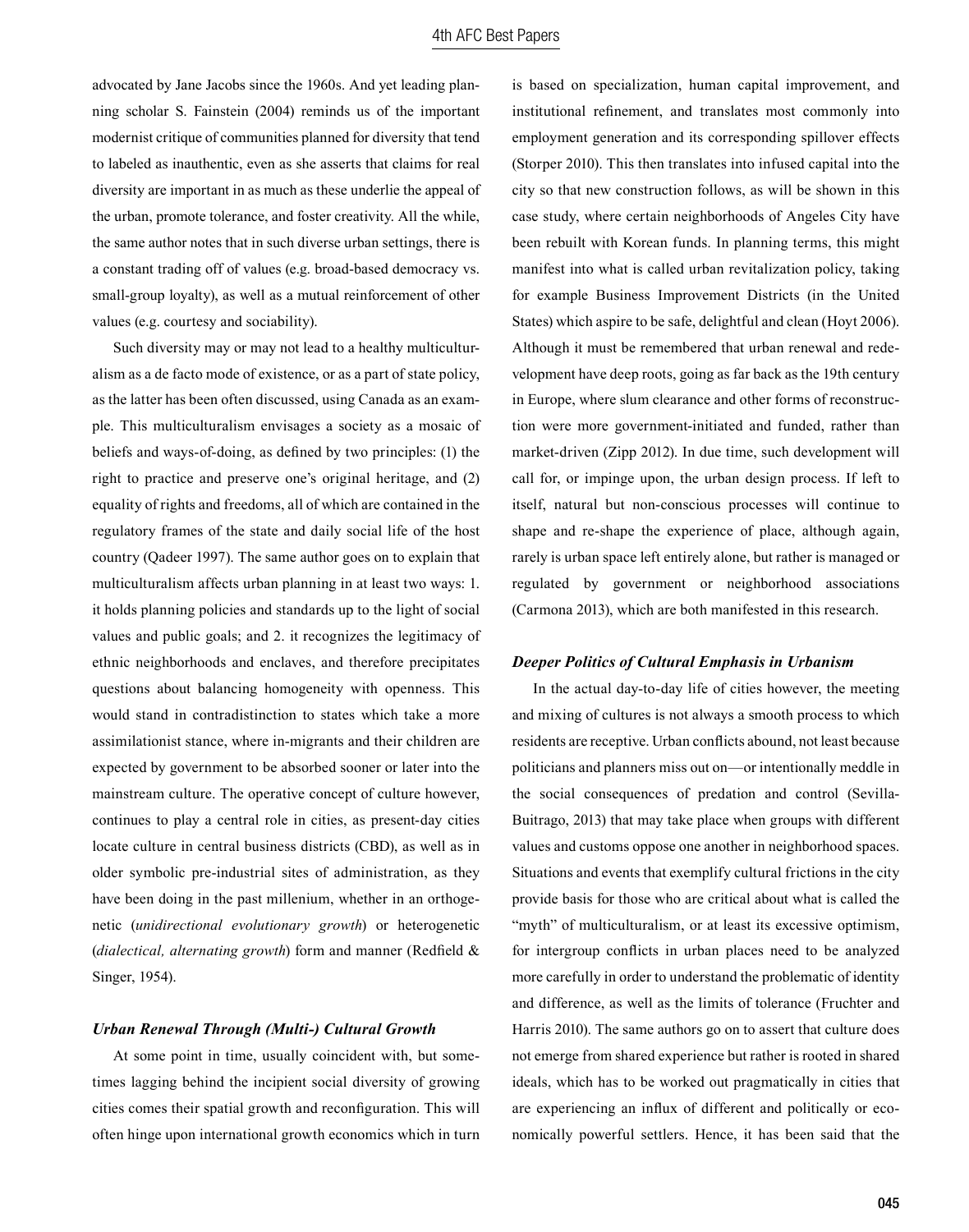cultural turn in urban studies may need to pay attention to sites and social relations occasioned by human relations arising out of mingling, specifically because older Marxist perspectives have been too reductive, tending to see localisms and regionalisms as capital-labor relations, when there is a more varied totality of cultural factors at play (Soja 1999).

#### *Koreans in the Philippines, Filipinos in Korea*

In recent years, there has been a rise in the scholarly literature on the particular social and cultural interaction between Koreans and Filipinos, based on abundant empirical evidence of interactions of these people, especially in the cities of both South Korea and the Philippines. One of the acknowledged driving forces for the presence of Koreans in the Philippines and certain Western countries like the United States and Australia is *yeonggeokyoyuk*, or "English Education", which is part of a longer 20th-century "Education Fever" that on the one hand has done well to bring Korean literacy to nearly 100% but on the other hand has caused emotional and psychosocial development problems for children sent to cram schools and compelled to learn English abroad from a very young age (Park 2009, Bok-Rae 2015). In an earlier study on the Korean influx into Philippine cities this researcher deduced from interviews with various Koreans that the Philippines is probably considered to be a good alternative site for learning English (specifically American English) for Korean families somewhat lower on the socioeconomic ladder who cannot or will not send their children to the faraway United States (Gomez 2013).

On Philippine ground, the results of the Korean Wave are visible in the proliferation of ethnic restaurants, bakeries, and a few other iconic facilities like small churches and dentists. The Filipinos in various cities themselves have taken positively to *Hansik*, or Korean cuisine, which was initially served to Koreans who could not quite stomach local food, and later to curious and adventurous groups who had acquired a taste for *kimchi, samgyupsal, bibimbap, and japchae*, among others (Joven 2014). The demand is apparently sufficient so that the Korean Cultural Center in Metro Manila has offered Korean cooking courses, a decidedly state-sponsored inter-cultural program. At the same time, Filipino-dubbed Korean-inspired television dramas have been attracting a young local audience, just as Korean investors have been attracted in equal measure to large markets and the leisure life of golf course and gambling—this latter sometimes becoming a problem, along with the occasional recorded mistreatment of blue-collar Filipino workers by Korean entrepreneurs (Igno & Cenidoza 2016). Nevertheless, Philippine cities continue to be receptive to Korean investors and settlers, because of the latter's substantial cash infusions into the local economy. In many cases, Koreans can and do enjoy comparatively higher living standards while they live among Filipinos.

The same cannot be said about the conditions of many Filipinos in Korea, given that the latter country changed from being a labor-exporter to an importer in the 1990s, with labor policy adapting in the early 2000s such that Korean employers' needs and wishes are emphasized, while exploitation of foreign labor occurs to maximize Korea's economic benefit; foreign workers may stay briefly with no chance of work-permit extension and virtually no means to become permanent residents, but instead work for at most three (3) years under any of four permit regimes: professionals, industrial training, employment management system, and employment permit system (Kim 2005). The Filipinos themselves, majority of whom are paid between \$2,000 to \$2,500 a month tend to live in *yollips*, which are small, low-storey apartment buildings in Korea, where they can occupy the ground floors and basements for a minimal rent. They are not generally received warmly in mainstream Korean society, although they do find solace and comparatively strong communities in the Korean Catholic churches that abound (Lee 2007). Hence while researchers like Shafray & Seiyong (2016) might assert that South Korea is generally more open and tolerant towards foreigners than before, they hold that there is also a belief that foreign culture and capital will compete with local business and Korean traditions, hence the cultural resistance.

### **The Setting: Crucial Infrastructure in Pampanga**

Measuring roughly 3,200 meters of military-grade asphalt-concrete length, the twin runways of Diosdado Macapagal Internationa  $Airport<sup>1</sup>$  and the latter's proximate

<sup>1</sup> Also known as Clark International Airport or formerly, Clark Airbase, of the U.S. Airforce, now of the Philippine Airforce. It was established as a 7,700 acre (31.16 square kms.) cavalry station called Fort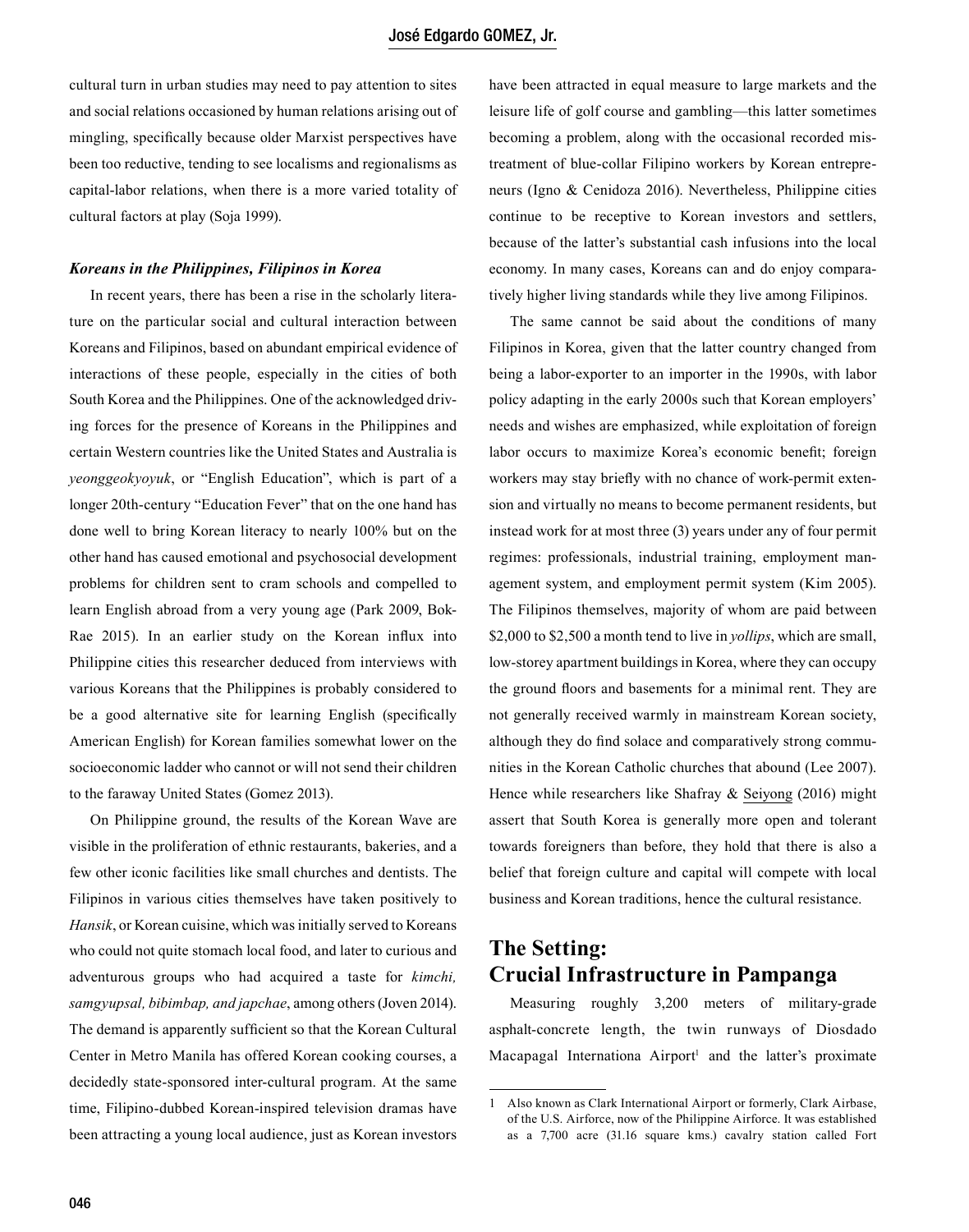31,000-hectare surroundings plus a 32,000 hectare expanse of hilly hinterlands to the north, used to be the largest U.S. airbase in Southeast Asia, which straddles the border between Angeles City and Mabalacat municipality. Except for the contiguous municipalities of Mabalacat and Bamban (the latter in adjacent Tarlac province), no other Local Government Unit (LGU) in the Philippines can boast of this asset, and it is only urbanized Angeles City that controls the major access points to the airport/ airbase, even as Mabalacat and to a lesser extent, Bamban hold the remainder of the open space and jungle that made up the original American military reservation. Second in terms of major infrastructure advantages, Angeles City is also traversed by the renovated eight lane North Luzon Expressway (NLEX), and the newer four lane Subic-Clark-Tarlac Expressway (SCTEX), from which it derives excellent interregional accessibility from the rest of Luzon. Third, due in part to its lineage of commercially-astute *Kapampangan* families, Angeles City has for a long time been the leading educational center of the province, as it possesses superior educational infrastructure in the form of two competitive private colleges: the Holy Angel University, and the Angeles University Foundation, as well as the public extension campus of the University of the Philippines, located within the Clark Freeport Zone (or "CFZ", in the airbase complex) itself. Again, no other LGU within a 50 kilometer radius can offer this same concentration of travel, employment, and training facilities.

# **Fieldwork Results: Of Mixing & Governance**

*Urban History and Diversification of Buildings*

Having visited Angeles City for professional and personal purposes throughout the last two decades, the author has become familiar with the evolution of the urban landscape since the 1991 eruption of the Pinatubo volcano that effectively turned back large swathes of Angeles City into flatlands covered with whitish ash and lahar deposits. Onto this quasi-*tabula rasa*, risk-taking local speculators gradually bought up land in the late 1990s, in the wake of mass departure of resident American servicemen and the turnover of the airbase to the Philippine government in 1992. In those early years, many buildings which were not otherwise used (and quickly reopened) as nightclubs and motels around the perimeter of the airbase remained decrepit, as exemplified by the occasional roof still caved-in from the weight of volcanic debris.

Table I. Foreign Elements of Cultural Landscape in Angeles

| Non-Filipino/                   | Period            | <b>Estimated Spatial</b> |
|---------------------------------|-------------------|--------------------------|
| Foreign Settlers                |                   | Extent (hectares)        |
| Spanish Colonial                | 1796-1898         | $\sim$ 3,865.37          |
| American Colonial               | 1898-1946         | $< 6,217.37(100\%)$      |
| American Airbase*               | c.1912-1992       | $224.39+$                |
| Korean (mostly business)        | $c.2002$ -present | 62 $(-1%)$               |
| Others: Chinese, Japanese, etc. | c.1800-present    | 31 $(\leq 1\%)$          |

\*Notes: (1) shifting size during colonial periods reflects formal enlargement of the town (Spanish Colonial figure: D.David 2017 Powerpoint Presentation); (2) while concentration of airbase operations may have been limited to the fenced 225 hectare area, clearly the  $+500$ hectare ring of commercial establishments now surrounding the base emerged organically to cater to U.S. Servicemen, hence the "+" on the spatial extent.

By early 2002, when the author had begun visiting the area with intent to do descriptive and explanatory research of the cityscape, the stretch of road of barangay<sup>2</sup> Balibago, Amsic, and Anunas on the southern perimeter of the airbase had begun to show a thin scattering of Korean establishments, usually smallscale English language schools, a restaurant or two, and a taekwondo gym.

A decade later, in 2012, there was an unmistakable Korean presence in Angeles City, concentrated commercially for about 500 meters on both sides of the Fil-Am Friendship Highway, which runs some 8.5 kilometers south and west of the city. In that area, barangay Anunas, two pagoda-like, burnt-red marble monuments which proclaimed "Korea Town" had been erected, with one close to where the airbase gate disgorges traffic to the now Korean-dominated strip, the other where the bridge over the Abacan river began. Signs in *Hangul* dominated both sides of the streets, and there were many more Korean restaurants and bakeries—10 to 12 on both sides of the street, and at every nearby neighborhood corner; it could thus be inferred that these had begun to cater to local *Kapampangans*, and not the relatively small number of Korean clientele.

Stotsenberg in 1903. - http://www.clarkab.org/history/ retrieved 05 July 2017.

<sup>2</sup> *Barangay* [ba-rang-ga-i] – the smallest spatio-political unit under Philippine law; essentially a village.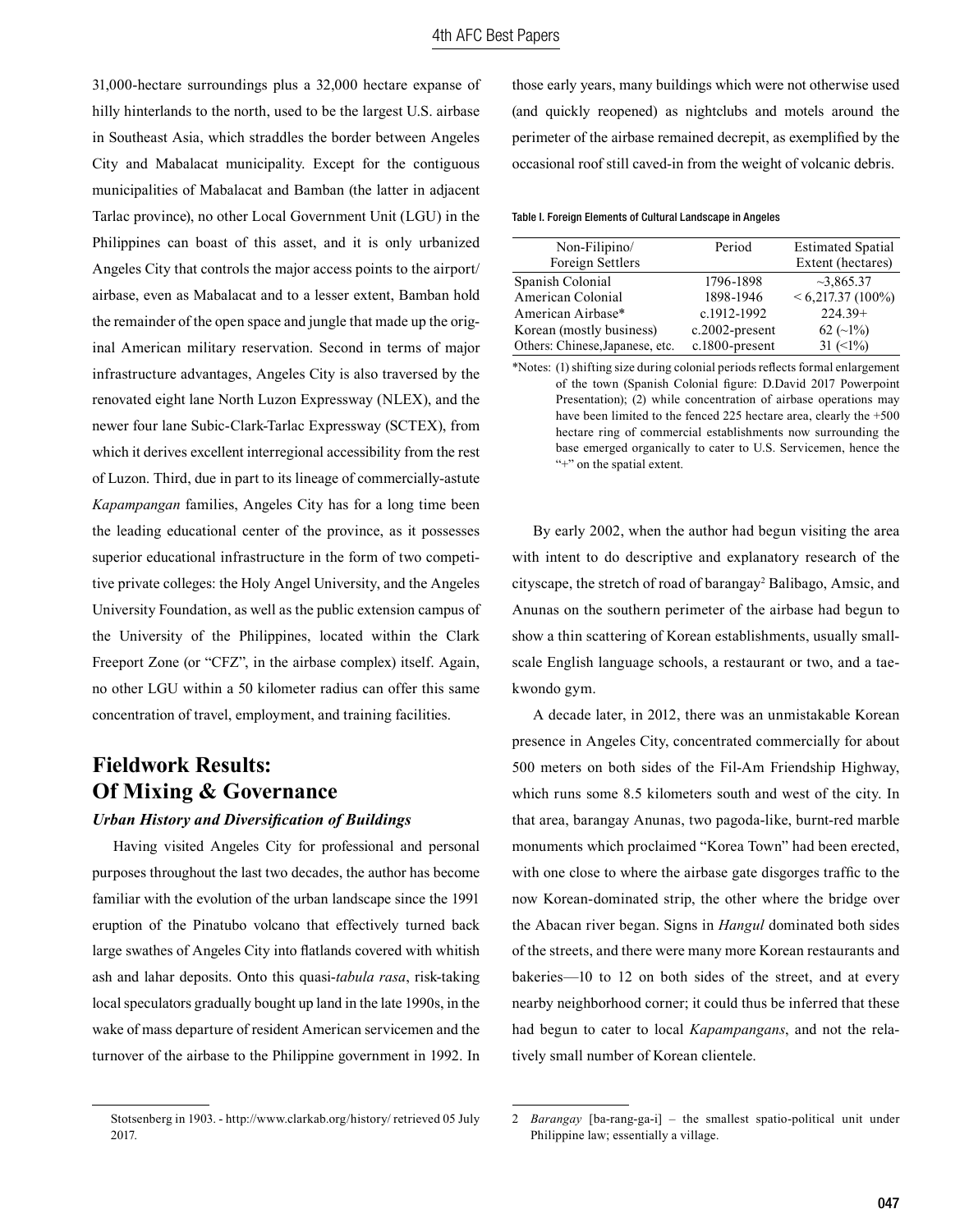

Fig. 1. This monument marks both ends of the Korean enclave. Photograph by the author.

By 2017, practically the entire 1-kilometer strip from the Friendship Gate of the Clark Freeport Zone to the Abacan bridge had been claimed by Korean businesses, and the LGU was upgrading and expanding that section of the highway. There was a diversification of Korean establishments themselves, what urban scholars call the development of a "fine grain" (Kostof 1993). Korean groceries and churches were now in abundance. Notably however, the series was punctuated by other cuisines: a Japanese restaurant, a Spanish restaurant, and an Italian restaurant for example, but with signs in Korean plastered on the windows and headboard.

Despite the interspersed presence of some Filipino establishments and residences, the overall visual effect of Korea Town is astounding to those who were had known the area as an American enclave. This is because of the former's mono-cultural façade on both sides of the four-lane corridor formed by the highway. Even the cars parked in front of the different establishments, if they belong to the owners, tend to be of Korean manufacture.

### *Larger Context: Kapampangan Primacy in Angeles*

The people of Pampanga have a long history of taking advantage of colonizing influences, as their ancestors were desired by Spanish superiors because the early Kapampangans were proven to be loyal and dependable soldiers (De Viana 2005), and later lieutenants and petty officials. In time Spanish settlers and Chinese traders intermarried with *Kapampangans*, thereby producing the generations of fair-skinned people who are populous in this part of the archipelago. This sociocultural origin is the foundation of development of the urban core.

Since its founding around 1796 as the barrio of *Culiat*<sup>3</sup>, and separated from territory that originally belonged to the town of San Fernando to the south, Angeles City has been a bastion of Kapampangan culture, in so far as it has successfully blended and absorbed Spanish and American influences into the waysof-doing of the average resident. Physical manifestations of the strong social fabric include the religious devotion to the *Apung Mamacalulu* (Merciful Lord) in the shrine of the Holy Sepulcher, as well as the numerous heritage houses in the old plaza, some of which used to belong to prominent citizens, and are now used also for heritage tourism.

Aside from local pride, and in response to the erosive forces of globalization, there have been recent moves, likely to be adopted soon by the local legislative council, to make the Kapampangan language official and mandatory within the city, according to the author's interview with the tourism and planning officers. This would then have implication for public signage and would promote learning of the indigenous speech by all residents. Because the city itself is booming<sup>4</sup> in contrast to other Philippine LGUs, with locals engaged both in manufacturing inside the CFZ and agro-industrial development of the surrounding rural lands, it is expected that local income will sustain such initiatives to promote this indigenous culture.

#### *Comprehensive Land Use Plan & Other Frames*

But apart from the sociological and market-based realities

<sup>3</sup> *Culiat* (genus *Gnetum*) or *Kuliat* is the local name of a vine that used to grow abundantly in the townsite.

<sup>4</sup> Angeles City, like the capital region Metro Manila, generates its own surplus income, and does not rely heavily on tax transfers from national government.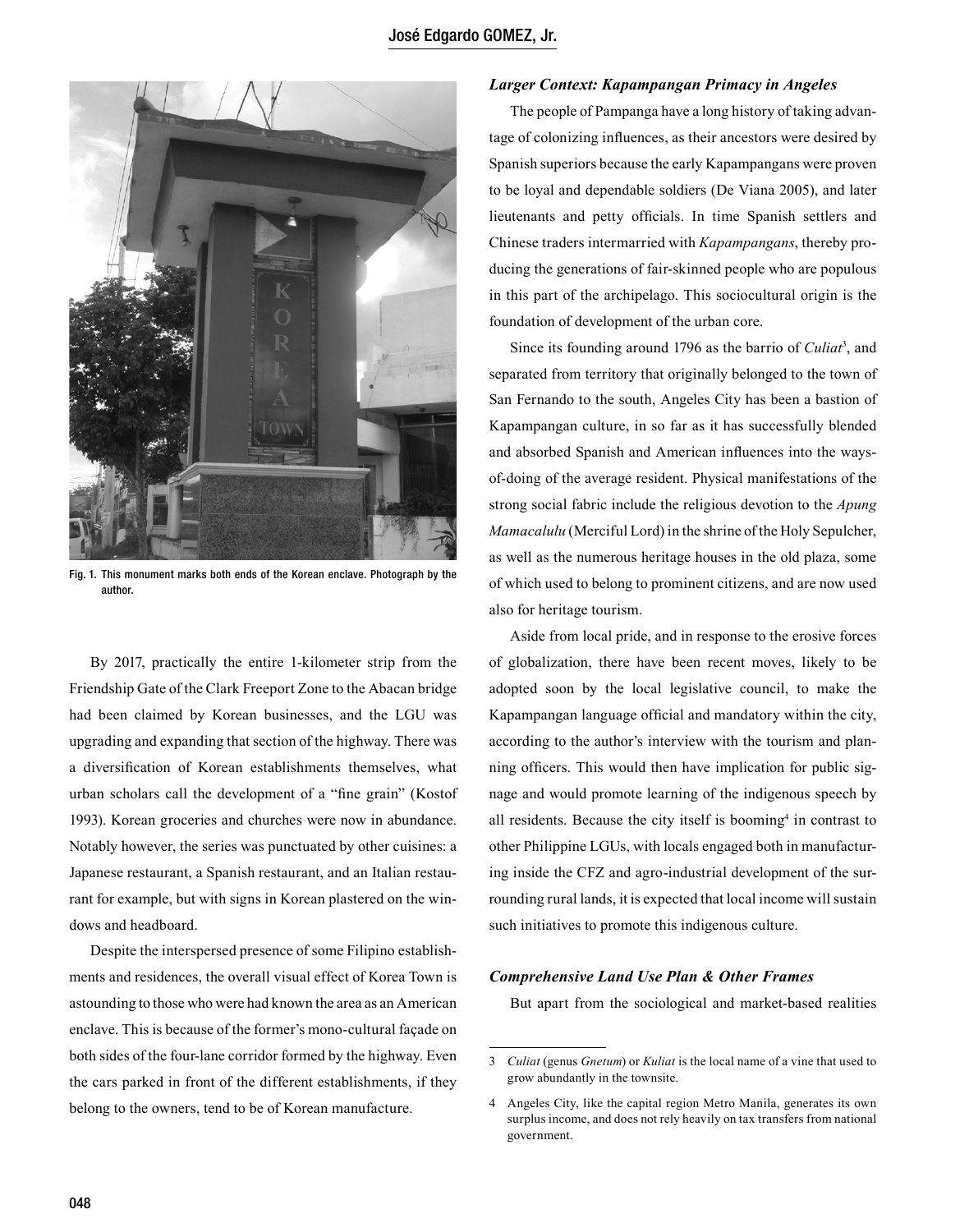visible on the streets, it is important to inquire: is there any rationality behind the rapid development of Angeles City? The Comprehensive Land Use Plan 2010-2020 (CLUP) of the city seems to recognize that the relatively central location of Angeles in the province is a magnet for trade and exchange of ideas.

Table II. Land Use: Angeles City (Source: CLUP 2010-2020)

| Land Use                           | Area (Hectares) | Percentage Share |
|------------------------------------|-----------------|------------------|
| Built-up and roads                 | 2,762.08        | 44.43%           |
| Agricultural Land                  | 1,543.51        | 24.83%           |
| <b>Agricultural/Tropical Grass</b> | 843.75          | 13.57%           |
| Bush/Forest Cover                  | 698.42          | 11.23%           |
| DMIA Complex                       | 224.39          | 3.61%            |
| Abacan River                       | 145.22          | 2.34%            |
| Total                              | 6,217.37        | 100.00%          |

Specifically, 3 of 9 identified growth nodes are within a kilometer of the CFZ perimeter fence: the Abacan River Special Development Corridor, the Balibago Growth Center, and the Anunas Growth Center—this latter being precisely the location of Korea Town. As designated, these areas shall have few government restrictions on commercial and industrial investment. In particular, the banks of the small and shallow Abacan River, which runs roughly west to east, are slated for development.

Other plans, like the national Philippine Development Plan (2017-2022) and its subordinate Regional Plan for Central Luzon, identify Angeles City as a regional international gateway, and recognize that on the whole, it is part of an area of rapid population growth and economic activity.

#### *Official Reactions: City Hall vs. Barangay Hall*

Interestingly, when the author conducted an interview in February 2017 with the City Hall planning and tourism officials, it was learned that the priority was on strengthening local culture, rather than providing any special accommodation to Koreans, or any other group, like Japanese and Chinese, who are also active in the city's commerce. In spatial terms, the old Spanish-era plaza in the center of town had been cleared and improved, and local festivals were being promoted rather than Korean neighborhoods.

The same officials however, gratefully recognized that the Koreans, some 20,000 of whom are residents in Angeles, had been contributing at least 25-30% of the entire annual income, through business permits, taxes, and other fees, for the decade of the 2000s. There were in fact at least 150 thriving Korean business establishments in Angeles as of 2015, and at least 96 industrial locators in the CFZ (Buan 2017). Given that the latest official gross income reported is P1,614,109,000 (U.S.\$31,882,423.81) in 2016, then the portion attributable to Korean investment and daily spending could amount to P538,036,333.33 (U.S.\$10,628,768.91), which is enough to build several buildings. This latter figure is credible, given the hundreds of small Korean commercial establishments that now lie scattered across the landscape of the city, and not even taking into account forward and backward linkages with peer establishments owned by both locals and other Korean investors.



Fig. 2. Note the pictures taken in 2012 (above) and 2017 respectively: even the Spanish and Japanese restaurants have Korean signs. All photographs by the author.

As far as the bureaucrats could recount, Korean businessmen started coming when they realized that it was cheaper to fly in and play golf in the CFZ over the weekend than in South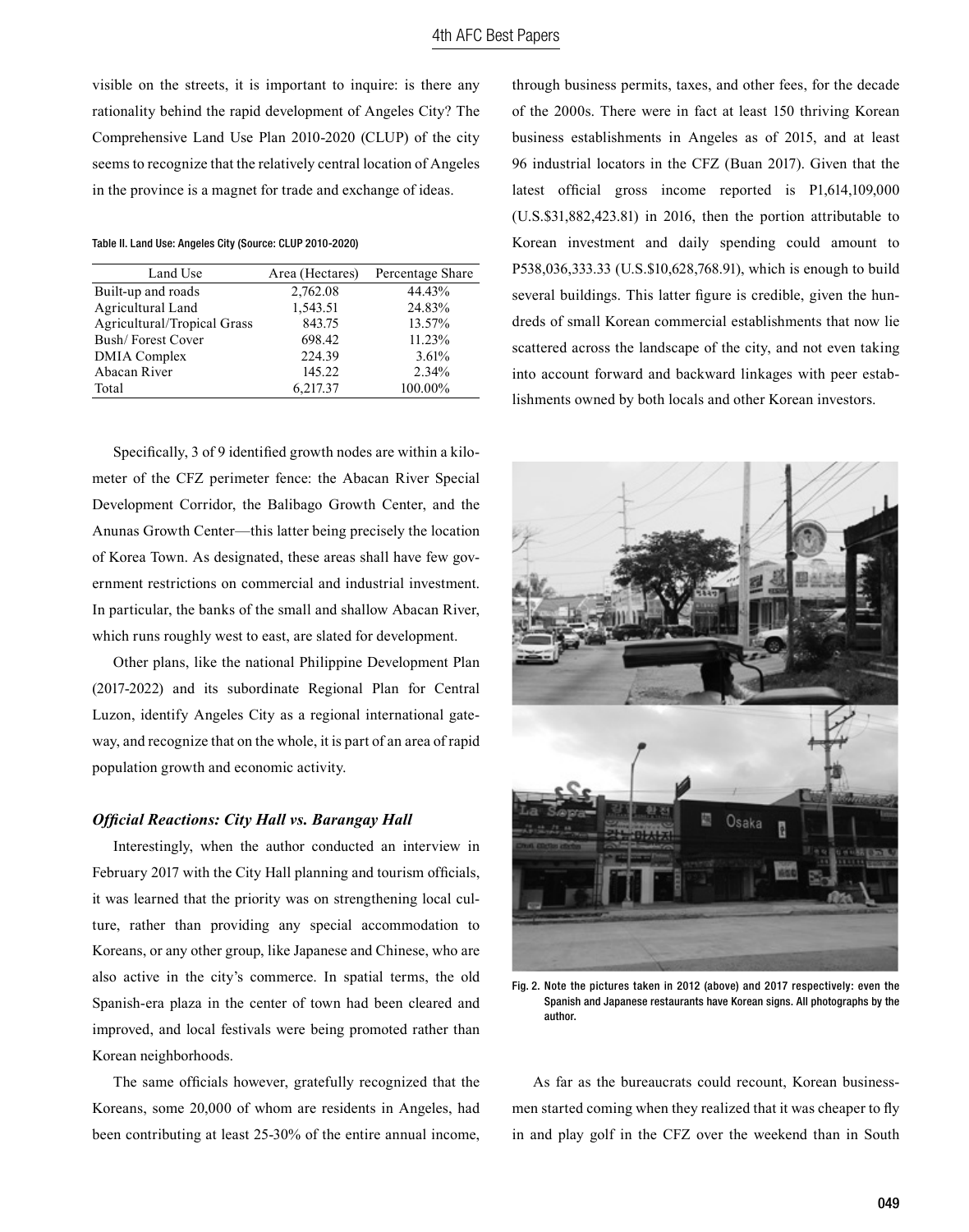Korea. Eventually such businessmen eventually explored opening up businesses, or enrolled their children in weekend or summer courses in local schools, where the latter learned English, and in time made friends, as did their parents. In the ordinary neighborhoods of Angeles City, the Korean investors are subject to the standard regulations for construction and location of business, although they are given additional incentives when they make substantial investments within the CFZ area.

At the barangay level however, there was a marked difference in receptivity; a more positive and non-discriminating one. The barangay has continued to welcome the influx of Koreans, particularly in the mid-2000s, as recalled by one officer, A.G., who said that Korean speculators would arrive almost every month in 2007, to buy up the real estate that had still remained cheap close to one decade after the volcanic eruption. The barangay captain then, L.G. made it a condition that such entrepreneurs hire locals. The same respondent added that Koreans started coming over a decade ago, during the term of the former mayor C.Lazatin; although under the present mayor, E.Pamintuan, there seems to have been another barangay captain recently elected. In any case, the barangay officials have practiced a *laissez-faire* approach, letting Koreans do as they wish, but stepping in only when there are reports of abuse of laborers, for which a stern warning is issued to the Koreans, who will face deportation if they continue to verbally abuse, underpay, or illegally withhold pay to wage-laborers and salaried blue-collar workers.

It should be remarked as well that in the same neighborhood one can find the "Shinyang Korea-Philippines Cultural Center", a good-sized building erected by the Korean Community Association of Central Luzon, Inc. Although due to the language barrier, the officer who received the author during a visit in July 2017 declined to be interviewed, it may be said that this institutional presence alone in Angeles City is a substantial investment not found in other cities in the Philippines.

### **Analysis and Discussion of Findings**

In addition to over 1,000,000 Korean tourists who visit annually, the Korean presence in Angeles City is visible and substantial in comparison to other major provincial urban areas. While accessibility through the airport is the most apparent enabler for Korean sojourners, it does not fully explain their eventual settlement. For this latter, the open attitude of the LGU should be recognized, especially barangay Anunas, which sits right outside the airbase complex.

Even the City Hall officials, who are notably more detached and impartial, nevertheless took concrete measures to protect Korean investors after a spate of killings and extortions—the latest being the kidnapping and killing of Jee Ick Joo in 2016 (Orejas 2017). These included the establishment of a "tourist-friendly" police outpost at the entrance to Korea Town (visited by the author, who observed at least three on-duty policemen), which paralleled the much higher-level action on the part of governor Pineda, who signed an Provincial Executive Order last February 2017 establishing the Korean Assistance Office of Pampanga. It is clear then, that at least three (3) levels of local government officials are responding to the needs of the Korean community, as a form of diplomatic reciprocation to good international relations, and in recognition of the income that is being poured into the economy of Pampanga, and Central Luzon as a whole. This institutional support is crucial, and it should be emphasized, is historically consistent with the Kapampangan's own willingness to engage in fair trade and exchange of ideas with foreigners, as long as there are direct or indirect economic and sociopolitical gains, not least for the established network of local clans of the genteel upper class.

### **Implications for Theory**

From a theoretical perspective then, Angeles City has become a relatively successful urban cultural palimpsest—a storied site where other cultures have inscribed their own scripts, effacing in parts, yet also augmenting and embellishing what has come before. The city is both unique and representative of other cities that are experiencing a substantial in-migration of Koreans in the Philippines. It is unique physically because of its American-legacy infrastructure that other Philippine cities lack, and because of its association with a strong material and politico-literary culture that shaped Filipino history. But it is also commonplace, or representative, because its urban spaces are exemplars of how Korean settlers and transients have aggressively transformed neighborhoods to suit their lifestyles.

Moreover, from a spatial point of view, Angeles City appears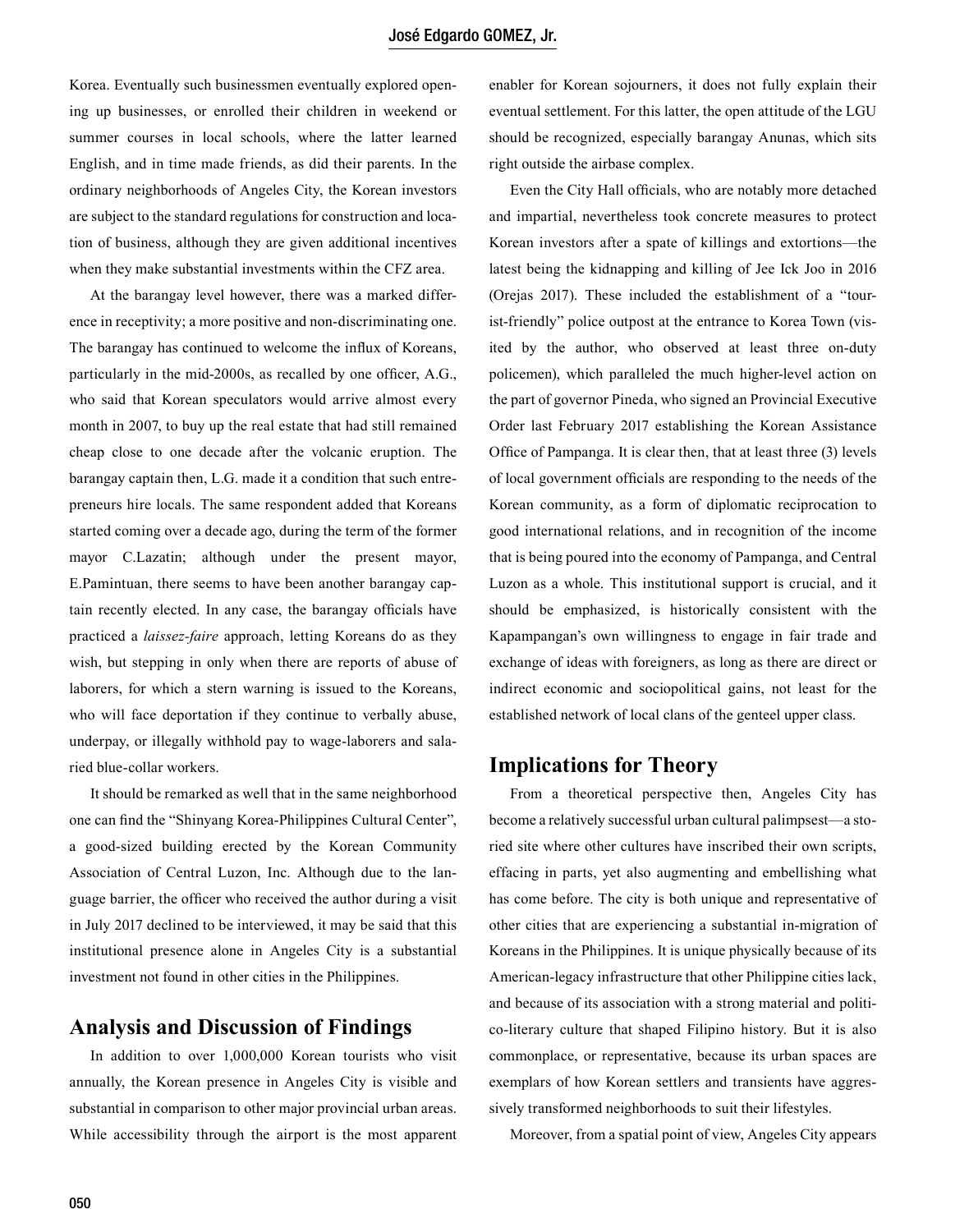to demonstrate an inherent resilience in its urban fabric, which refers to a system's capacity to maintain structural and functional integrity in the face of disturbance, whether planned or unplanned (Bessey 2002), such that has not become entirely overwhelmed by the waves of foreign influence that have washed over it, but has retained a solid historical urban core (centered on the twin belltowers of the Holy Rosary Church), with a fresh satellite area (the Marquee Mall rotunda and the new City Hall complex), and the long-standing entertainment district near CFZ, of which Korea Town is an important part.

It is a de facto multiculturalism that has emerged as a result of the Koreans' initial preference in the early 2000s to keep to themselves and provide commercial services to their fellow countrymen, for safety purposes and because of the language barrier. This is a pattern observed by the author in his earlier research done in Metro Manila. But after a decade of colorful interaction, it seems that some mutually-beneficial mingling has evolved, in the form of Korean restaurants catering to locals, which of necessity have had to convert their signages from purely Hangul script to English lettering. In these places, Filipinos, and foreign nationalities like Americans, Chinese, and Japanese dine, sometimes in mixed groups. This social phenomenon is consistent the literature on geographies of food, and constitutive of cosmopolitan eating where fuzzy interactions between diverse groups allow for deepening of familiarity with other cultures (Duruz 2011). The restaurant dynamic is therefore particularly *apropos* to Pampanga province, which is known throughout the Philippines for its own distinct culinary traditions—so that if the discriminating palate of the Kapampangan gourmet can be piqued, if not impressed by Korean cuisine, then mutual cultural respect can somehow develop. This is precisely what Zafari et al. (2015) try to explain when they show that ethnic cuisine consumed in usually complex social situations is allows the eaters to observer and learn social norms for quantity and manner of food consumption, and instrumentally allows association with others who are not necessarily akin or alike one's self.

Hence, even as the segregation dissolves slowly, one can affirm that intercultural and sociopolitical efforts are making inroads, leading towards what the literature has generally recognized to be the delicate, valuable balance of ethnolinguistic and racial groups in successful cities. Apart from the natural formation of relationships in Korean-Filipino neighborhoods, three additional factors appear to be determinative of engagement, which are noteworthy of theory-related commentary:

First, the loose, but nevertheless persistent regulatory frame of the LGU (at city and barangay levels) ensures that the Korean population must interact with the Kapampangan administrators. This defines in subtle ways, the minimum of cross-cultural engagement that prevents formation of quasi-colonial enclaves, and that militates against any apartheid-like situation. It may be hypothesized therefore, that a supportive institutional presence is *sine qua non* for the conditions that lead to cultural rapprochement.

Second, education of Korean children of expatriate businessmen in English, which is an official but **not** a *native* language, ironically allows them access to other countries and cultures (particularly the United States as a desired later destination), yet also allows them also to interact meaningfully with their bilingual Filipino classmates and literate ordinary persons in the wider urban environment. Linguistic facility in a language foreign to both cultures does become a bridge for cultural exchange, where in the process, Korean youngsters learn both Kapampangan and Filipino, while the natives pick up some Korean phrases, as do the sun-burnt native tricycle drivers who ferry passengers through Korea Town everyday.

Lastly, to the credit of the Koreans themselves, it appears that the lure of commercial profits and the concomitant relaxed lifestyle in a tropical country has been adequate to keep many of them rooted in Angeles City, despite the occasional harassment, altercations with some locals, misunderstandings, or victimization by crime. Commercial success resulting in the creation of an attractive lifestyle is arguably the major and most visible reason why Korean families have continued to settle in Angeles City. In doing so, the spill-over effects of their spending not only benefits the local economy, but also inevitably leads to interaction and intermarriage with the locals.

An additional note must be mentioned here that the success of Korea Town has taken place even if the political climate was not entirely conducive to its fruition; as there appears to remain a discrepancy between the degree of support of City Hall and Barangay Hall, the latter being flush with Korean investment that generates jobs for the less well-off neighborhood to the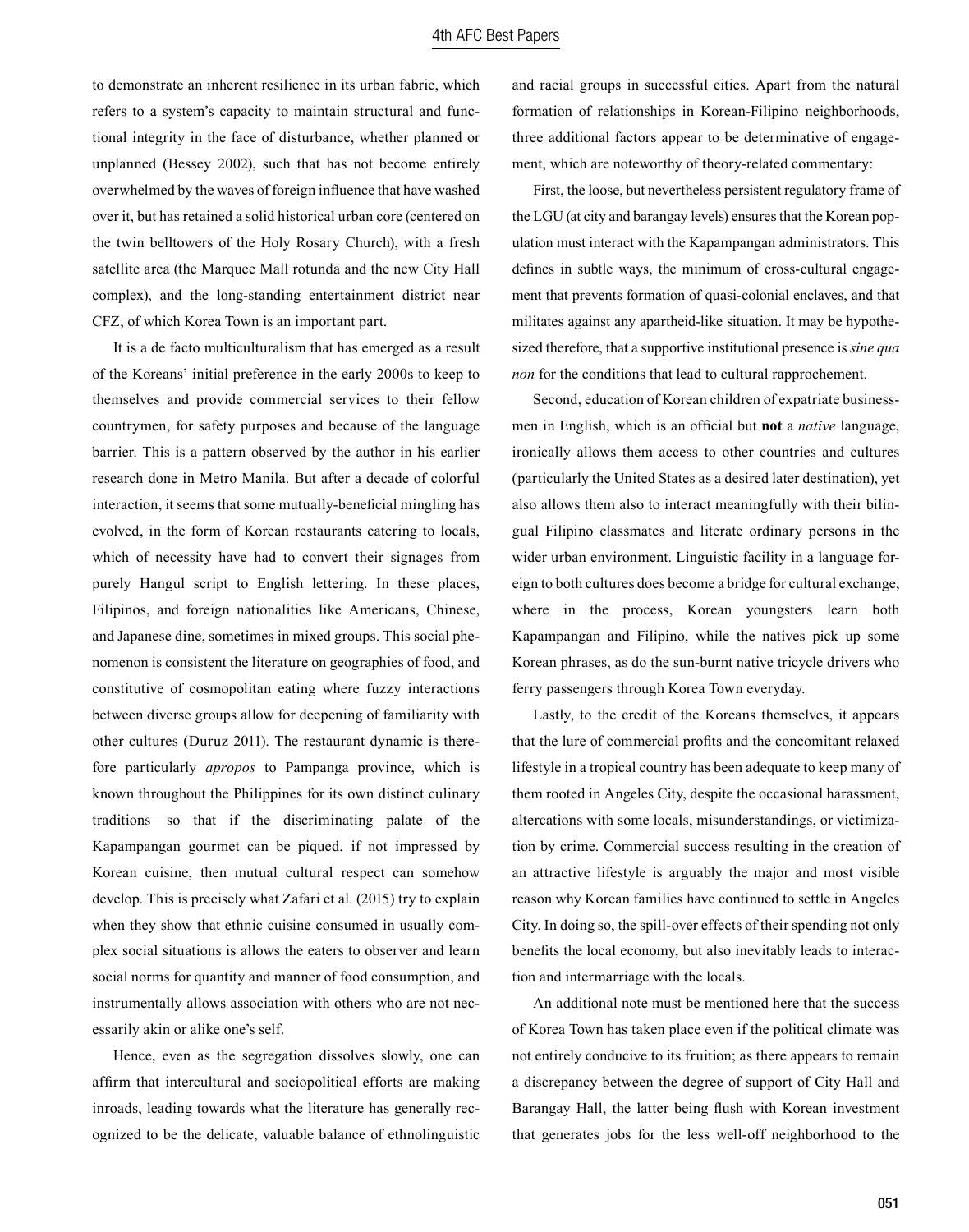

Fig. 3. Korean-Filipino Associations like this one provide a stabilizing institutional presence for investors. Photograph by author.

west. Barangay leaders therefore have been politically pragmatic in allowing the Koreanization of that strip of neighborhood, even while City leaders, in contrast, have to think about balancing population and employment for the rest of the urban area, and are also mandated to promote local culture through festivals and official activities that celebrate the Kapampangan identity.

### **Conclusions and Recommendations**

The case of Angeles City contributes to the literature on noteworthy urban cultural phenomena, at least in Southeast Asia, because it presents a unique confluence of infrastructure-enabled access, a persistent and prosperous stream of in-migration (Korean), and long history of successful absorption and adaptation of foreign ideas by a cultured native population. Moreover, it may be remarked, the physical and social legacies of the past groups have been co-opted and used *cumulatively* to great effect by the native leadership: the airport brings in a steady stream of Korean and other investors into a city that has built up its landscape to reflect a relaxed blending of Hispanic-Filipino in the urban core, as defined by the old plaza, and American-Filipino in the commercialized periphery surrounding the former military reservation that has turned into an industrial zone and airport. Onto this urban landscape, the Koreans have attached themselves, taking advantage of depressed real estate prices in the 1990s and early 2000s, and by doing so have, through aggregate action, revitalized several parts of Angeles City, with the most obvious concentration in Korea Town, which lies in Barangay Anunas. At the same time, a nascent conviviality in the urban fabric is spreading, albeit slowly, in those places where Korean and Kapampangan become part of each other's daily routine.

Looking ahead, the physical growth of Korea Town is expected to proceed apace, possibly to follow the Filipino-American Friendship Highway across the Abacan river. As a policy follow-up, it may be foreward-thinking and wise for city officials to require more intercultural engagement, and to coordinate efforts with the barangay administration regarding the placement of Korean businesses and residences. A healthy mixture is, in the long-run, more desirable to any externally-enforced or self-imposed segregation. Other institutions also need to be involved, such as the management of the Clark Freeport Zone and the Diosdado Macapagal Airport, in order to ensure warm reception, smooth transitions and culturally-sensitive behavior for all incoming tourists and business investors.

For further studies, Angeles City and adjacent LGUs like Mabalacat, Porac and Bamban, will continue to serve as excellent urban laboratories, especially because Angeles City continues to be an economic and sociocultural magnet in the province beyond its built-up and legal borders. This is in part because as a "workforce city", it draws its labor from far beyond its borders (Parr 2007). Pursuant to this research, the author would thus recommend that other scholars undertake longitudinal and spatial studies to follow the continuing changes in the cityscape, especially its Korean component, as well as those neighborhoods that have been, or shall be changed by economic growth caused by the arrival of other groups of people from beyond the borders of the Philippines.